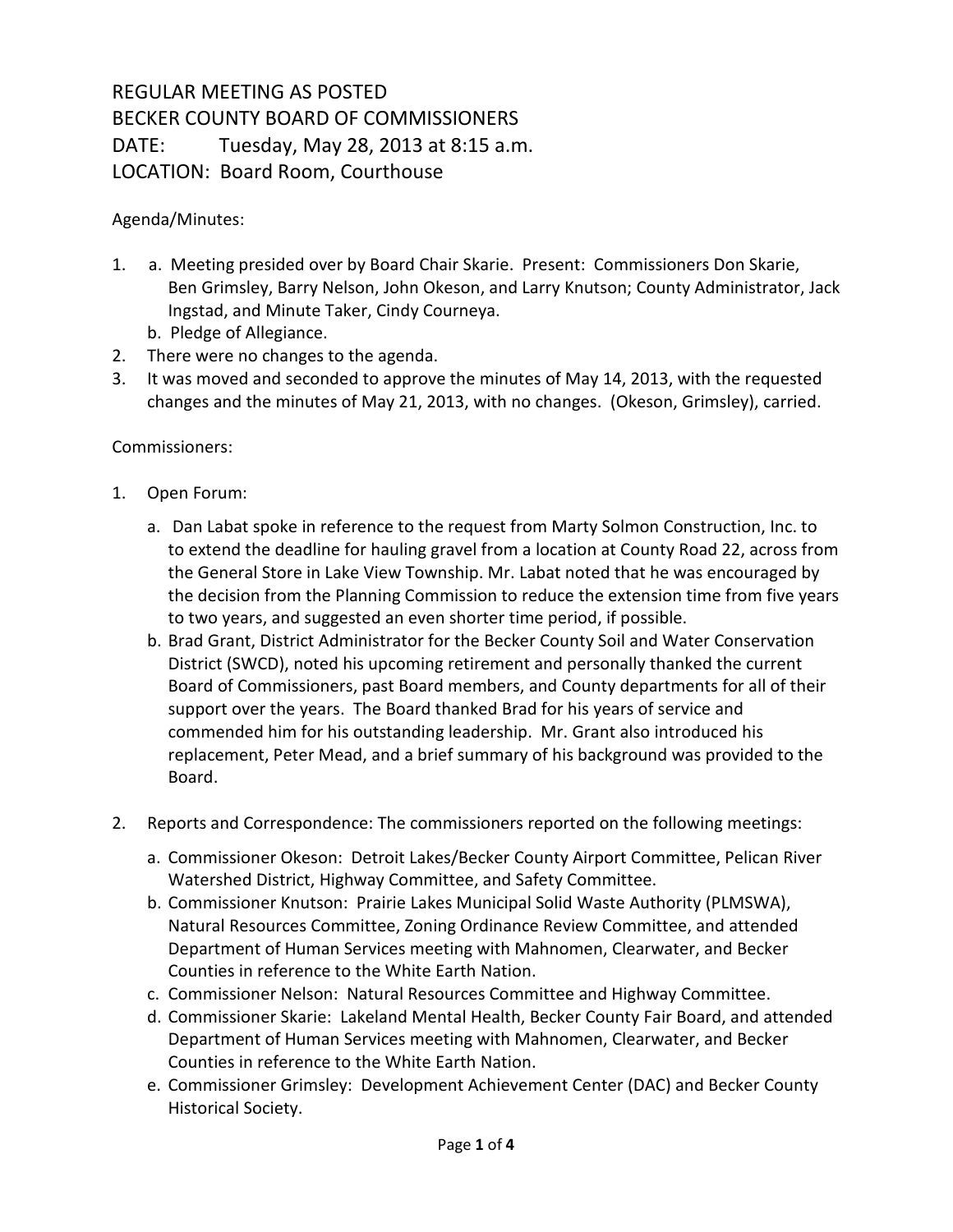- 3. Appointments: There were none.
- 4. Discussion on AMC District 4 Meeting: June 7, 2013:
	- a. It was moved and seconded to approve the Commissioner's attendance at the AMC District 4 Meeting, to be held on Friday, June 7, 2013 at the Douglas County Public Works Building in Alexandria, MN, with per diems and mileage reimbursement. (Nelson, Knutson), carried.
	- b. It was also noted that due to the AMC District 4 meeting being held on Friday, June  $7<sup>th</sup>$ , the Finance Committee meeting will be moved to Monday, June  $10^{\text{th}}$ .

Auditor-Treasurer: Licenses and Permits: Ryan Tangen presented:

- 1. It was moved and seconded to approve the Gambling Application for Exempt Permit to conduct a Raffle for the Alumni Association of the University of North Dakota on July 18, 2013 at the Detroit Country Club, 24591 County Highway #22, Detroit Lakes, MN, in Lake View Township. (Okeson, Grimsley), carried.
- 2. It was moved and seconded to approve the Annual Tubing License Renewals for: a. Roger J. Klemm – K & K Tubing – Erie Township; and b. James and Cathleen Pihlaja – Charlie's Otter Tail Tubing – Erie Township. (Knutson, Okeson), carried.

Finance Committee: Ryan Tangen presented:

- 1. It was moved and seconded to approve the regular claims, over 90-day claims, and Auditor's Warrants:
	- a. Over 90-Days:
		- i. Cass County Human Services in the amount of \$840.00 due to misplaced invoice.
		- ii. Streicher's in the amount of \$28.85 due to unexpected freight charge.
		- iii. Curt's Lock and Key Service in the amount of \$598.74 due to misplaced invoice.
		- iv. West Payment Center in the amount of \$524.22 due to misplaced invoice.
	- b. Auditor's Warrants:
		- i. 05/14/2013 in the amount of \$39,352.74.
		- ii. 05/21/2013 in the amount of \$3,524.99.

(Knutson, Okeson), carried.

- 2. It was moved and seconded to accept the low quote from Ulteig in the amount of \$3,250, for a survey of the West side of Becker County's Shell Lake property. (Knutson, Nelson), carried.
- 3. It was moved and seconded to accept the low quote from Kelly Wolf in the amount of \$7,200, for a Native Plant Community Survey. (Grimsley, Okeson), carried.

Assessor: Steve Carlson presented:

1. It was moved and seconded to approve the abatements for: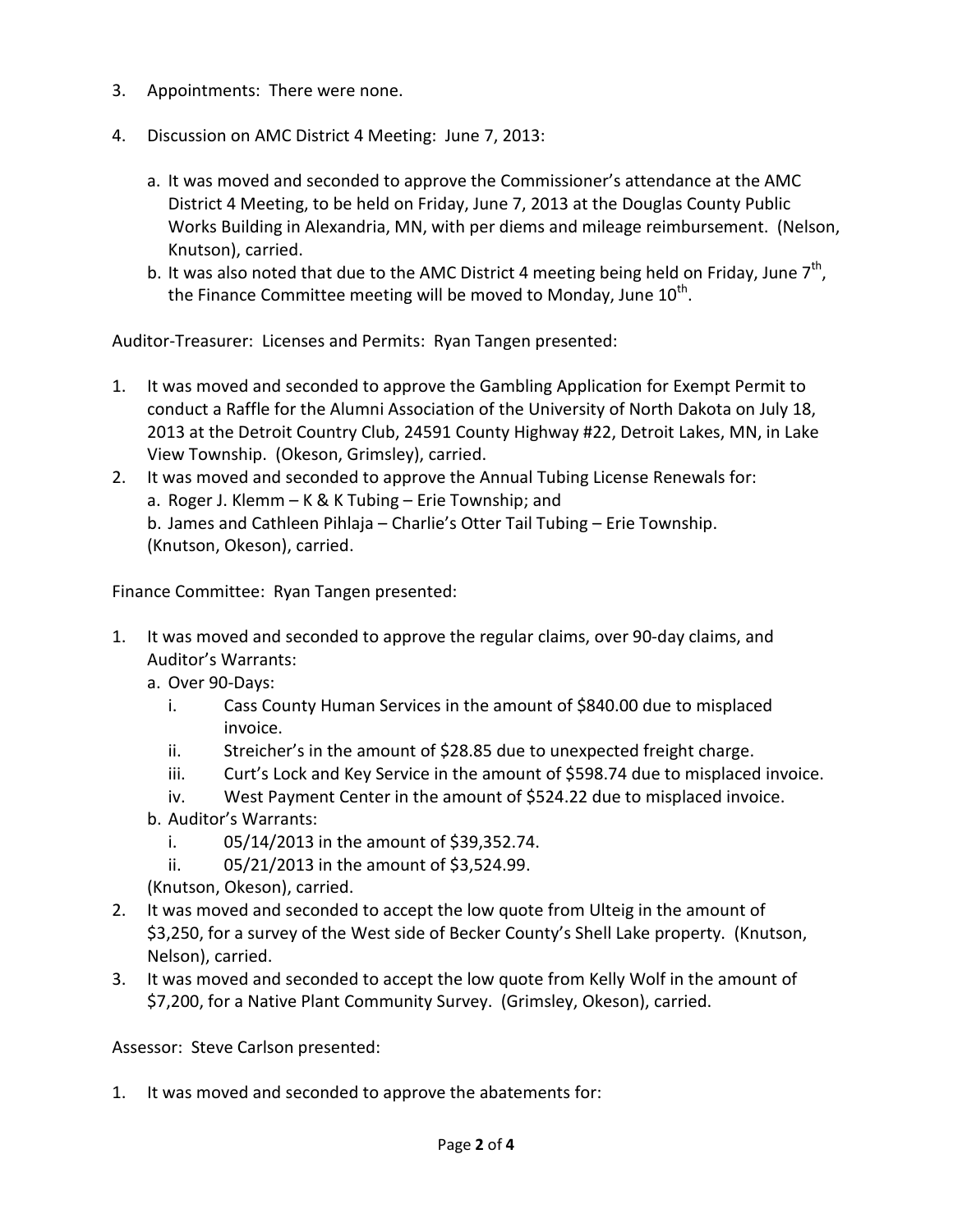- a. PIN #11.0080.001 in Evergreen Township for the amount of \$276.00 due to auditorrecorder error.
- b. PIN #11.0084.000 in Evergreen Township for the amount of \$(28.00) due to auditorrecorder error.
- c. PIN #32.0214.001 in Sugar Bush Township for the amount of \$218.00 due to assessment error.
- d. PIN #49.0001.140 in the City of Detroit Lakes for the amount of \$154.00 due to annex/homestead error.

(Grimsley, Knutson), carried.

Sheriff: Sheriff Kelly Shannon presented:

- 1. It was moved and seconded to approve Resolution 05-13-2B, to renew the agreement with the State of Minnesota Department of Corrections to continue a Sentencing to Service Program at the Becker County Jail, as outlined in said resolution, and to authorize the Board Chair and the County Administrator to sign the agreement, effective July 1, 2013 through June 30, 2015. (Okeson, Knutson), carried.
- 2. Sheriff Kelly Shannon provided an update on the Radio system.

Human Services: Don Janes presented:

- 1. It was moved and seconded to approve the Addendum to the Purchase of Service Agreement, with Stellher Human Services, for the provision of Respite Day Camp for Children who are eligible for Rule 79 Case Management. (Grimsley, Knutson), carried.
- 2. It was moved and seconded to accept the Human Services reports for Adult Services, Child and Family Services, Community Health, Financial Services, MCD (Mental/Chemical Dependency), and Transit. (Grimsley, Nelson), carried.
- 3. It was moved and seconded to approve the Human Services claims for Human Services, Community Health, and Transit. (Knutson, Grimsley), carried.

Natural Resources Management (NRM): Marty Wiley presented:

1. It was moved and seconded to approve the expenditures for 2013 Forest Road Grading, at an estimated cost of \$8,300, using un-refunded gas tax funds. (Knutson, Okeson), carried.

Central Services: Nancy Grabanski presented:

- 1. It was moved and seconded to appoint Jon Riewer to the Personnel Board of Appeals, for a three-year term, ending May 31, 2016. (Okeson, Nelson), carried.
- 2. It was moved and seconded to approve the replacement of doors, windows, and partial flooring for the original courthouse entrance with four (4) doors and four (4) side lites, and to replace the large 15 lite window on the third floor, at an estimated total cost of \$45,685.22, and to accept the quote from Ottertail Glass/ES Precision Auto Glass and Ramsey's Flooring, as presented, and to authorize the County Administrator, Jack Ingstad, to approve any possible change order, at his discretion, at an amount up to \$3,000. (Knutson, Nelson), carried.